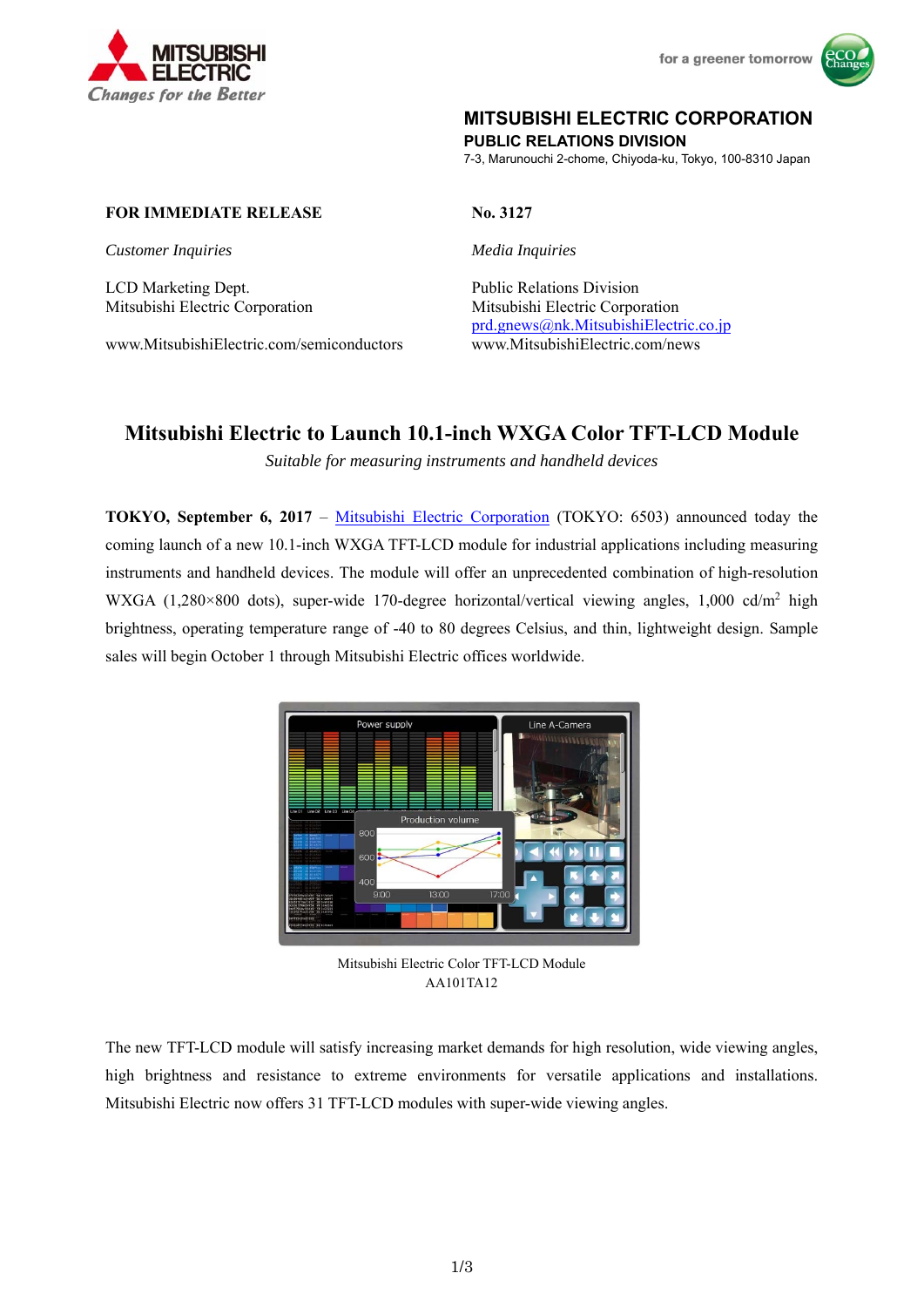## **Product Features**

- *1) High resolution, super-wide viewing angle, high brightness and wide temperature range for versatile measuring instruments applications and installations* 
	- High resolution 1,280 (H)  $\times$  800 (V) WXGA screen capably handles dense information
	- 170-degree super-wide horizontal/vertical viewing angle ensures excellent visibility for a wide variety of measuring instruments
	- Market-leading range of operating temperatures from -40 to 80 degrees Celsius suitable for industrial devices used in extreme outdoor environments
	- High brightness of 1,000  $cd/m^2$  and high contrast ratio of 1000:1 for easy visibility in bright environments

# *2) Thin, lightweight design suitable for handheld devices*

- With a thickness of 8.5mm and weight of 310g, it is 12% thinner and 23% lighter than the existing AA121TH11 model, which is 9.7mm and 404g (assuming its 12.1-inch WXGA screen were converted to 10.1 inches)

## **Sales Schedule**

| Product                             | Model                         | Sample Shipment |  |
|-------------------------------------|-------------------------------|-----------------|--|
| $10.1$ -inch WXGA<br>TFT-LCD Module | $A$ $A$ $10$ $1$ $T$ $A$ $12$ | October 1, 2017 |  |

#### **Specifications**

|                                                | AA101TA12                               |  |  |
|------------------------------------------------|-----------------------------------------|--|--|
| Display size (resolution)                      | $25.6cm(10.1\text{-inch})$ WXGA         |  |  |
| Display area (mm)                              | 216.96 (H) $\times$ 135.6 (V)           |  |  |
| Dots                                           | 1280 (H) $\times$ 800 (V)               |  |  |
| Pixel pitch (mm)                               | $0.1695$ (H) $\times$ 0.1695 (V)        |  |  |
| Contrast ratio                                 | 1000:1                                  |  |  |
| Luminance $(cd/m^2)$                           | 1,000                                   |  |  |
| View angles ( $\degree$ )(U/D), (L/R)          | 85/85, 85/85                            |  |  |
| Colors                                         | 262k (6bit/color) / 16.77M (8bit/color) |  |  |
| Color gamut (NTSC; %)                          | 50                                      |  |  |
| Backlight unit                                 | <b>LED</b>                              |  |  |
| Backlight life time (Typ.)(hr)                 | 100,000                                 |  |  |
| Electrical interface                           | LVDS 6/8bit                             |  |  |
| $231.0\times153.5\times8.5$<br>Dimensions (mm) |                                         |  |  |
| Weight $(g)$                                   | 310                                     |  |  |
| Operating temperatures $({}^{\circ}C)$         | $-40$ to $+80$                          |  |  |
| Storage temperatures $(^{\circ}C)$             | $-40$ to $+80$                          |  |  |